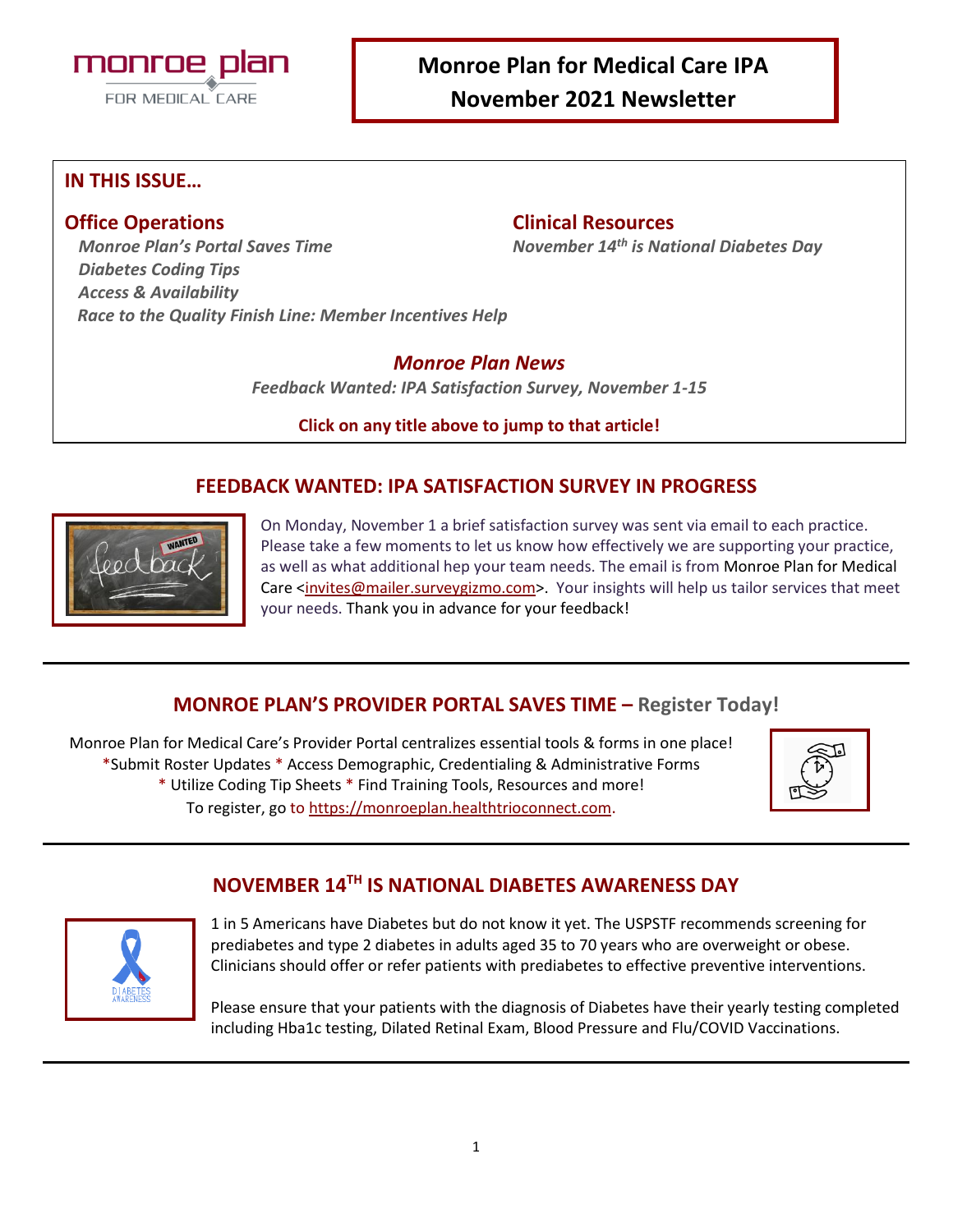

# **Monroe Plan for Medical Care IPA November 2021 Newsletter**

#### **DIABETES CODING TIPS**

Be sure your practice gets full credit for Diabetes related visits by following the coding tips below!

| FOR MEDICAL CARE                                                                                                                                                                                                        | monroe plan<br><b>Diabetes</b>                                                                                                                                                                                                                                                                                                              |
|-------------------------------------------------------------------------------------------------------------------------------------------------------------------------------------------------------------------------|---------------------------------------------------------------------------------------------------------------------------------------------------------------------------------------------------------------------------------------------------------------------------------------------------------------------------------------------|
|                                                                                                                                                                                                                         | Hemoglobin A1c (HbA1c) Poor Control > 9.0%<br><b>Coding</b>                                                                                                                                                                                                                                                                                 |
| Coding:<br>83036, 83037<br>3044F - Most recent hemoglobin A1c (HbA1c) level less than 7.0%<br>3046F - Most recent hemoglobin A1c level greater than 9.0%<br>A lower rate indicates better performance for this measure) | 8051F - Most recent hemoglobin A1c (HbA1c) level greater than or equal to 7.0% and less than 8.0%<br>3052F - Most recent hemoglobin A1c (HbA1c) level greater than or equal to 8.0% and less than or equal to 9.0%<br>** CPT II codes used to identify compliance must use the most recent result provided during the calendar year. (Note: |
|                                                                                                                                                                                                                         |                                                                                                                                                                                                                                                                                                                                             |
| monroe plan<br><b>FOR MEDICAL CARE</b>                                                                                                                                                                                  | <b>Diabetes</b><br><b>Dilated Eye Exam</b>                                                                                                                                                                                                                                                                                                  |

If you'd like a list of patients who are missing their exams or guidance on coding, contact **[Stolbert@monroeplan.com.](mailto:Stolbert@monroeplan.com)**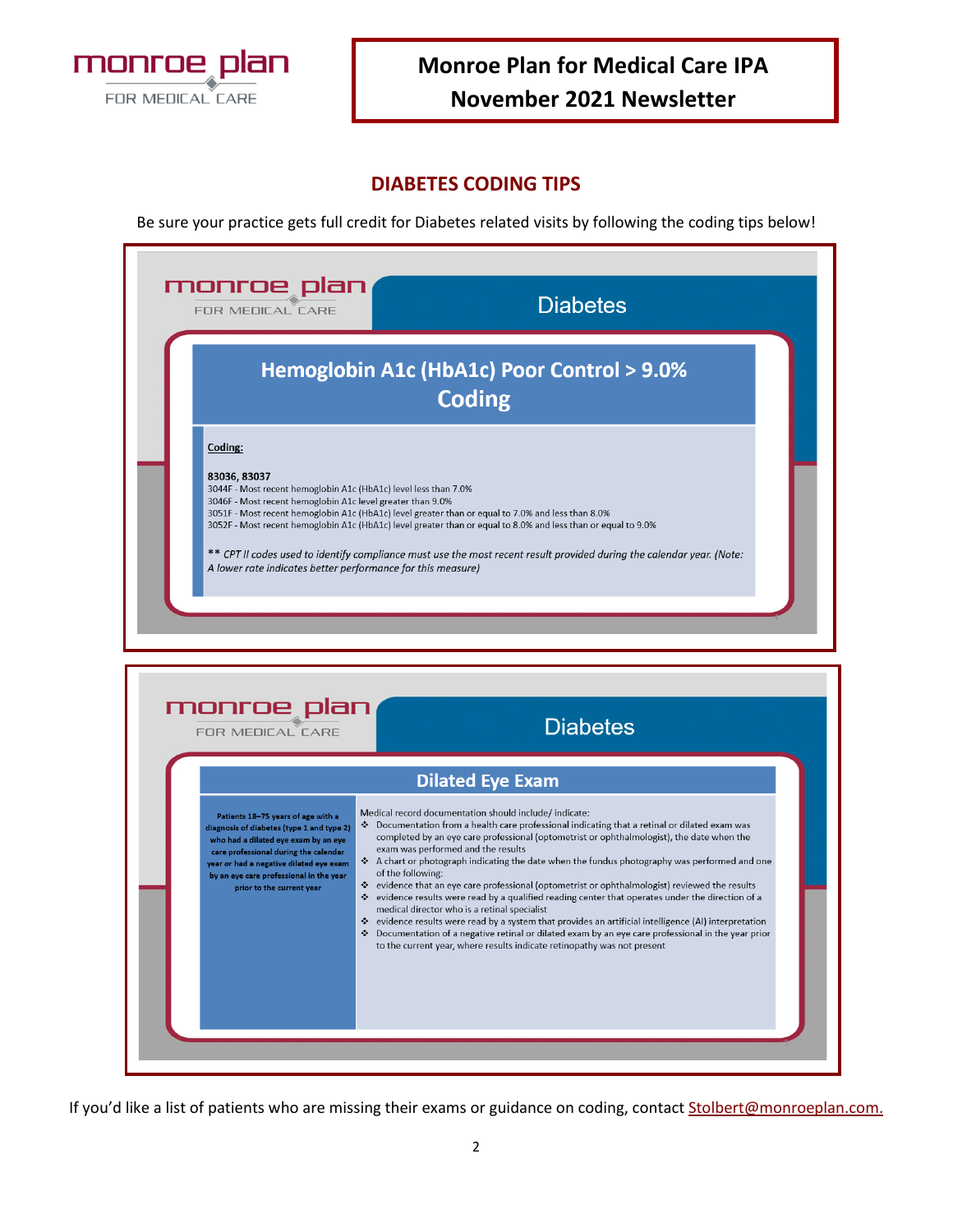

# **Monroe Plan for Medical Care IPA November 2021 Newsletter**

#### **ACCESS AND AVAILABILITY**

Primary Care Providers (PCPs) (Family Practice, Internal Medicine, Obstetrics/Gynecology (OB/GYN), Pediatricians), and Behavioral Health Providers who contract with Medicaid Managed Care Plans must meet specific appointment and availability standards to ensure that enrolled Medicaid members have appropriate access to necessary health care. New York State routinely completes surveillance activities to evaluate compliance with the following appointment availability standards, (Medicaid Model Contract 15.2, Appointment Availability Standards):

#### **NYSDOH Appointment Standards**

| <b>Type of Visit</b>                                                      | <b>Required Timeframe</b>                                                      |
|---------------------------------------------------------------------------|--------------------------------------------------------------------------------|
| Urgent care visit                                                         | <b>Within 24 Hours</b>                                                         |
| Non-urgent sick visits                                                    | Within 3 days                                                                  |
| Routine, preventive care visit                                            | Within 4 weeks                                                                 |
| First pre-natal visit                                                     | Within 3 weeks during 1st trimester<br>(2 weeks during 2nd, 1 week during 3rd) |
| First newborn visit                                                       | Within 2 weeks of hospital discharge                                           |
| First family planning visit                                               | Within 2 weeks                                                                 |
| Follow-up visit after mental health/substance abuse ER or inpatient visit | Within 5 days                                                                  |
| Non-urgent mental health or substance abuse visit                         | Within 2 weeks                                                                 |
| Adult baseline and routine physicals visit                                | Within 12 weeks                                                                |

| NYSDOH Appointment Standards for Behavioral Health Services                                                                                                                                             |  |                                              |  |  |
|---------------------------------------------------------------------------------------------------------------------------------------------------------------------------------------------------------|--|----------------------------------------------|--|--|
|                                                                                                                                                                                                         |  |                                              |  |  |
| <b>Type of Visit</b>                                                                                                                                                                                    |  | <b>Required Timeframe</b>                    |  |  |
| Behavioral Health Specialist Referral Non-Urgent                                                                                                                                                        |  | Within 24 Hours                              |  |  |
| For Continuing Day Treatment, Intensive Psychiatric Rehabilitation,<br>Treatment programs and Rehabilitation services for residential Substance<br>Use Disorder treatment services                      |  | Within 2 to 4 weeks of request               |  |  |
| For PROS programs other than clinic services                                                                                                                                                            |  | Within 2 weeks of request                    |  |  |
| Non-urgent mental health or Substance Use Disorder visits with a<br>Participating Provider that is a Mental Health and/or Substance Use<br>Disorder Outpatient Clinic, including a PROS clinic          |  | Within 1 week of request                     |  |  |
| Provider visits to make health, mental health, and substance abuse<br>assessments for the purpose of making recommendations regarding a<br>recipient's ability to perform work when requested by a LDSS |  | Within 10 days of request by an MMC Enrollee |  |  |